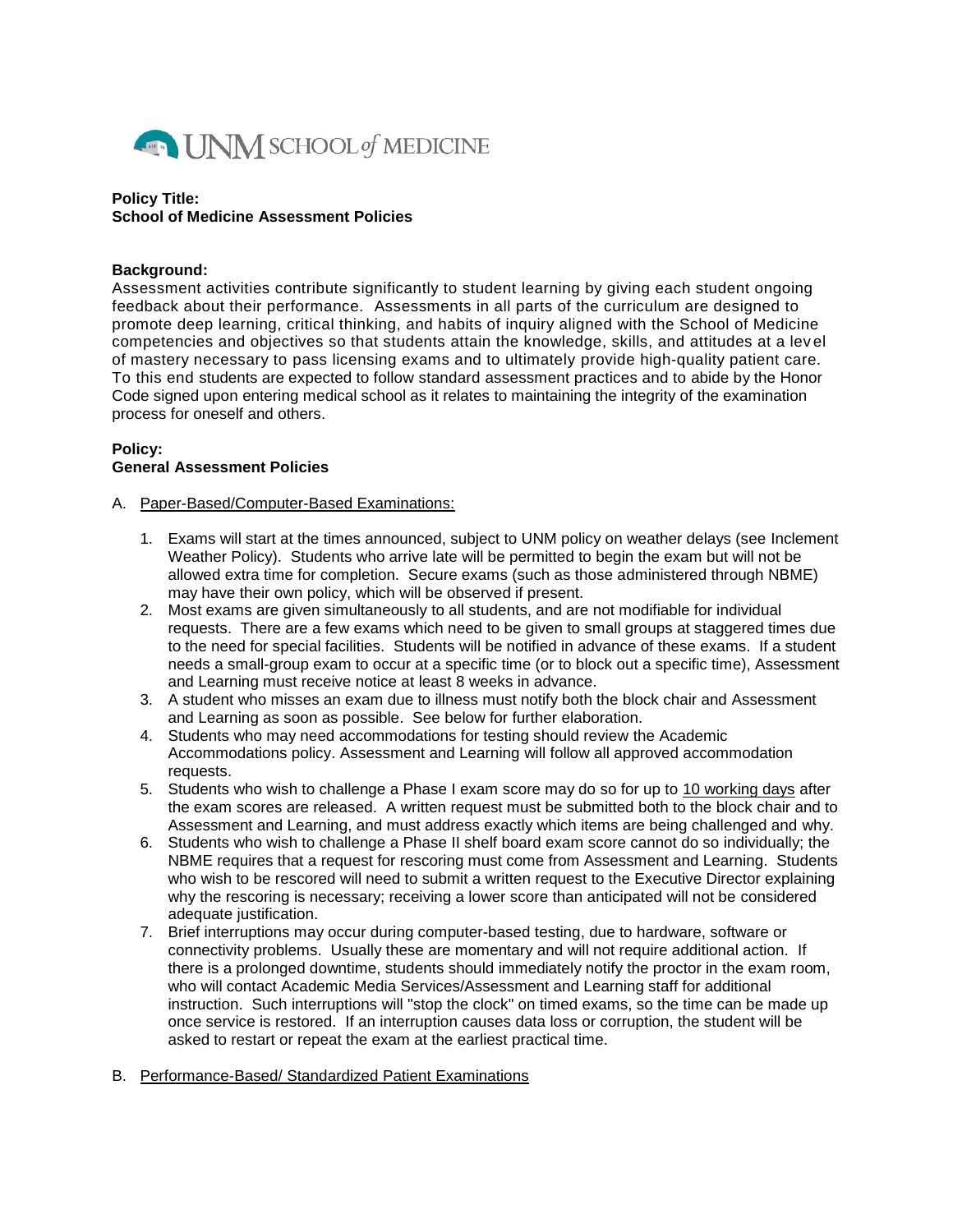- 1. Exams will start at the times announced, subject to UNM policy on weather delays (see Inclement Weather Policy). Students who arrive late will be permitted to begin the exam but will not be allowed extra time for completion, and will not be allowed to make up missed encounters.
- 2. If a student needs a performance exam to occur at a specific time (or to block out a specific time), Assessment and Learning must receive the request at least 8 weeks in advance. Students may not trade places once the schedule is finalized. (Standardized patients screen the schedules to avoid working with students whom they may know from other contexts, which is why we do not allow switching once assignments are made.)
- 3. A student who misses a performance exam due to illness must notify Assessment and Learning as soon as possible. See "Examination Absences"below for further elaboration.)
- 4. Students who wish to challenge a performance exam score may do so for up to 10 working days after the exam scores are released. They must first view their own recorded performances before deciding whether or not to make a formal appeal request, and will be provided with copies of the checklist while reviewing the recording. If a student decides to appeal after viewing the performance, a written request must be submitted to Assessment and Learning's Executive Director, and must address exactly which items are being challenged and an explanation for each item. The video will be rescored. The rescore may be lower or higher than the original; either way, it will be final.

# **Examination Absence Policies**

- A. Paper-Based/Computer-Based Examinations:
	- 1. Student who will miss an exam due to illness or other reasons must notify the course director and Assessment and Learning as soon as possible preferably before the exam begins.
	- 2. Retakes for missed exams are approved on a case-by-case basis. If the Executive Director of A&L and the Block Chair determine that a student meets the criteria for a make-up exam, the Block Chair *may* permit A&L to administer a make-up exam (with either matching or similar content) at a later time.
	- 3. Make-up eligibility is evaluated on a case-by-case basis and must meet all of the following criteria:

• Notification – student informs A&L and the Block Chair prior to the exam or as soon as circumstances permit.

• Illness or emergencies the day of the exam that are beyond the student's control - (weather/traffic, over-sleeping, forgetting an exam, or misreading a schedule are not acceptable reasons for missing an exam).

4. If a make-up exam is approved, it will be scheduled by A&L as soon as logistics permit. A&L will make a reasonable effort to avoid conflicts with other block activities, but a retake may be scheduled over lectures or presentations. A&L will give the students as much notice as possible, but a student should be prepared to take the missed exam as soon as circumstances permit his or her return to campus.

## B. Performance-Based/ Standardized Patient Examinations

- 1. A student who misses a performance exam for any reason must notify Assessment and Learning as soon as possible.
- 2. Missed standardized patient exams cannot be remediated until the following year, and will result in a grade of Incomplete on the transcript until completed.

## **Professional Conduct and Test Ethics**

- Students are expected to arrive on time for all exams.
- Students are expected to arrive for exams with all required equipment (computers or clinical diagnostic equipment). Equipment requirements will be announced in advance of the exam.